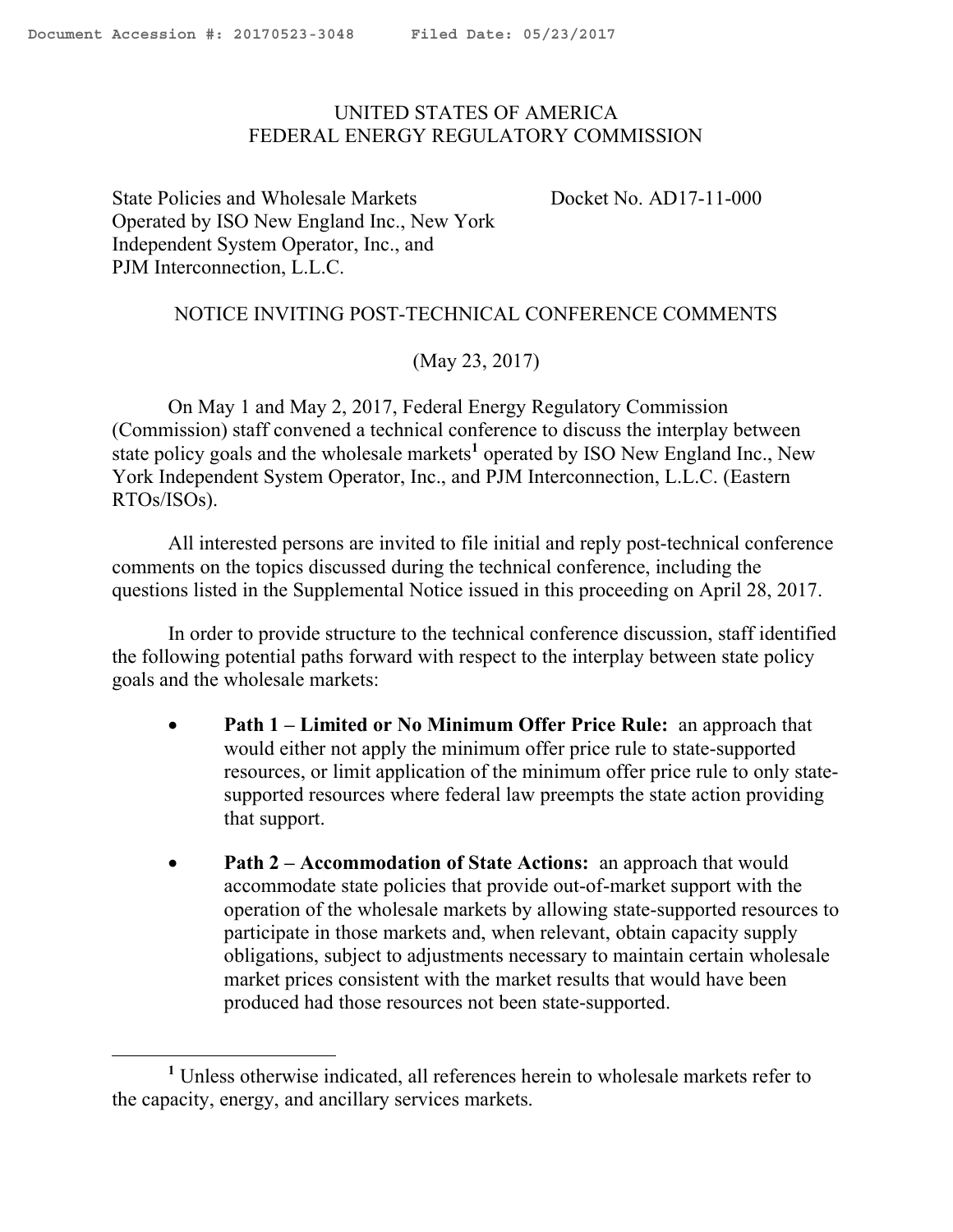Docket No. AD17-11-000 - 2 -

- **Path 3 Status Quo:** an approach that would rely on existing tariff provisions applying the minimum offer price rule to some state-supported resources, and continuing case-by-case litigation over the specific line to be drawn between categories of state actions that may, or may not, result in a state-supported resource being subject to the minimum offer price rule.
- **Path 4 – Pricing State Policy Choices:** an approach in which state policies, to the extent possible, would value the attributes (e.g*.*, resilience) or externalities (e.g., carbon emissions) that states are targeting in a manner that can be readily integrated into the wholesale markets in a resourceneutral way. For those state policies that cannot be readily valued and integrated into the wholesale markets, Path 4 would also require consideration of what, if anything, the Commission should do to address the market impacts of these state policies. For instance, other approaches for these state policies may include accommodation, application of the minimum offer price rule, or an exemption from the minimum offer price rule.
- **Path 5 – Expanded Minimum Offer Price Rule:** an approach that would minimize the impact of state-supported resources on wholesale market prices by expanding the existing scope of the minimum offer price rule to apply to both new and existing capacity resources that participate in the capacity market and receive state support.

Commenters are invited to address these paths, to describe alternative potential paths forward in the wholesale markets, or to describe individual solutions. Commenters are encouraged to discuss the following with regard to any approach: (1) any centralized wholesale market changes (at a conceptual level) that would need to accompany implementation of a particular approach; (2) the feasibility of implementation; (3) the implications for market participants' ability to make long-term decisions; and (4) the near-term and long-term sustainability.

In addition, Commission staff is interested in comments on the following topics:

- 1. The principles and objectives that should guide the selection of a path forward, as well as the principles and objectives that should guide rule changes that would be required by their suggested approach.
- 2. The degree of urgency for reconciling wholesale markets and state policies and if that urgency necessitates both a near-term (e.g., next one to three years) approach and a different long-term approach. To the extent commenters advocate for different near-term and long-term solutions, please explain what type of transition is needed and why, and how the suggested near-term approach will facilitate achievement of the suggested long-term approach.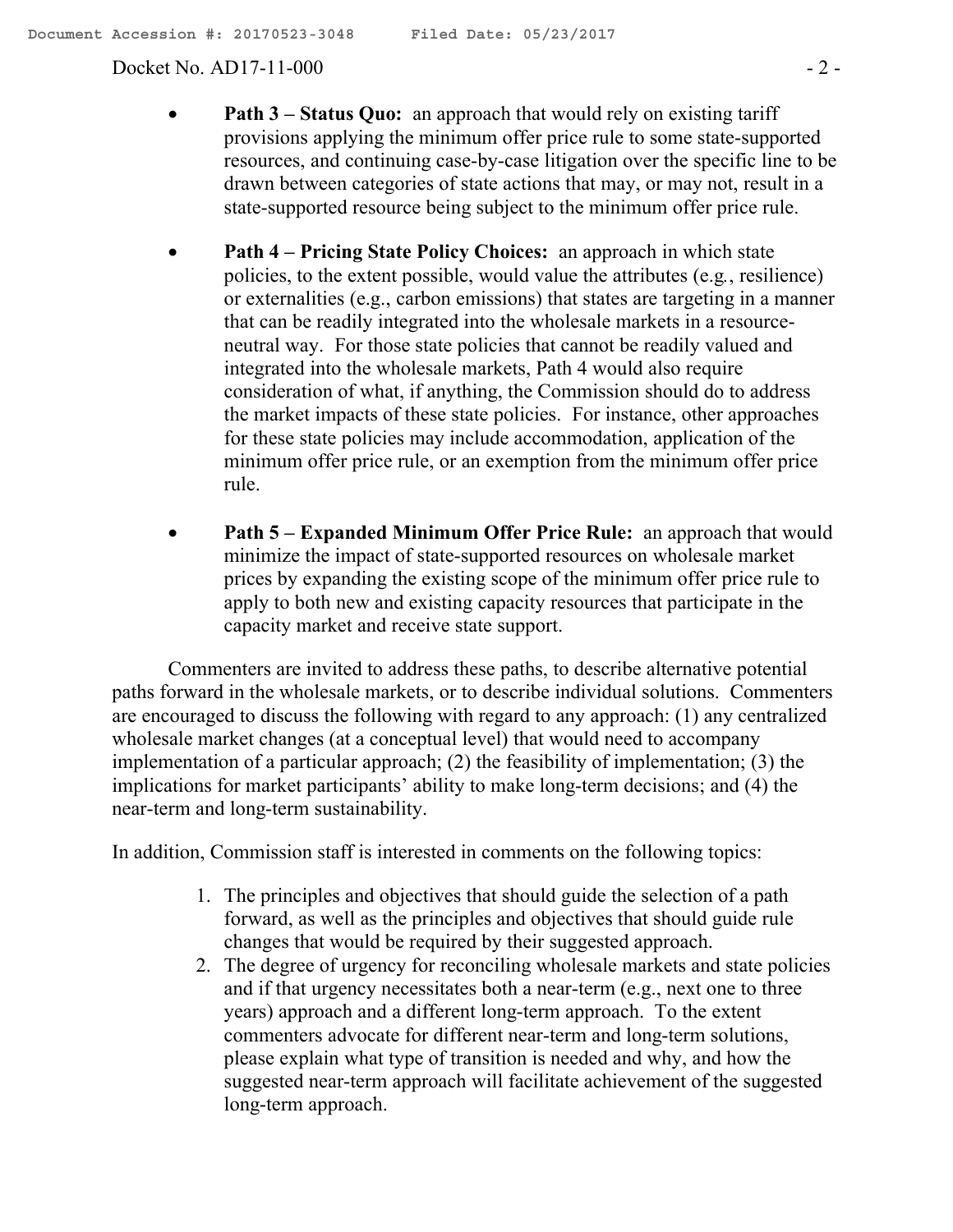Docket No. AD17-11-000 - 3 -

- 3. Long-term expectations regarding the relative roles of wholesale energy and capacity markets and state policies in the Eastern RTOs/ISOs in shaping the quantity and composition of resources needed to costeffectively meet future reliability and operational needs.
- 4. What procedural steps the Commission should take, if any, to reconcile the competitive market framework with the increasing interest by states to support particular resources and resource attributes that might facilitate such reconciliation.

Commenters may reference material previously filed in this docket, including the technical conference transcript, but are encouraged to avoid repetition or replication of previous material. Initial and reply comments must be submitted on or before 30 days and 45 days, respectively, from the date of this notice. Initial comments should not exceed 15 pages and reply comments should not exceed 10 pages.

For further information please contact individuals identified for each topic:

*Technical Information* Amr Ibrahim Office of Energy Policy and Innovation Federal Energy Regulatory Commission 888 First Street, NE Washington, DC 20426 (202) 502-6746 amr.ibrahim@ferc.gov

*Legal Information* Gretchen Kershaw Office of the General Counsel Federal Energy Regulatory Commission 888 First Street, NE Washington, DC 20426 (202) 502-8213 gretchen.kershaw@ferc.gov

> Kimberly D. Bose, Secretary.